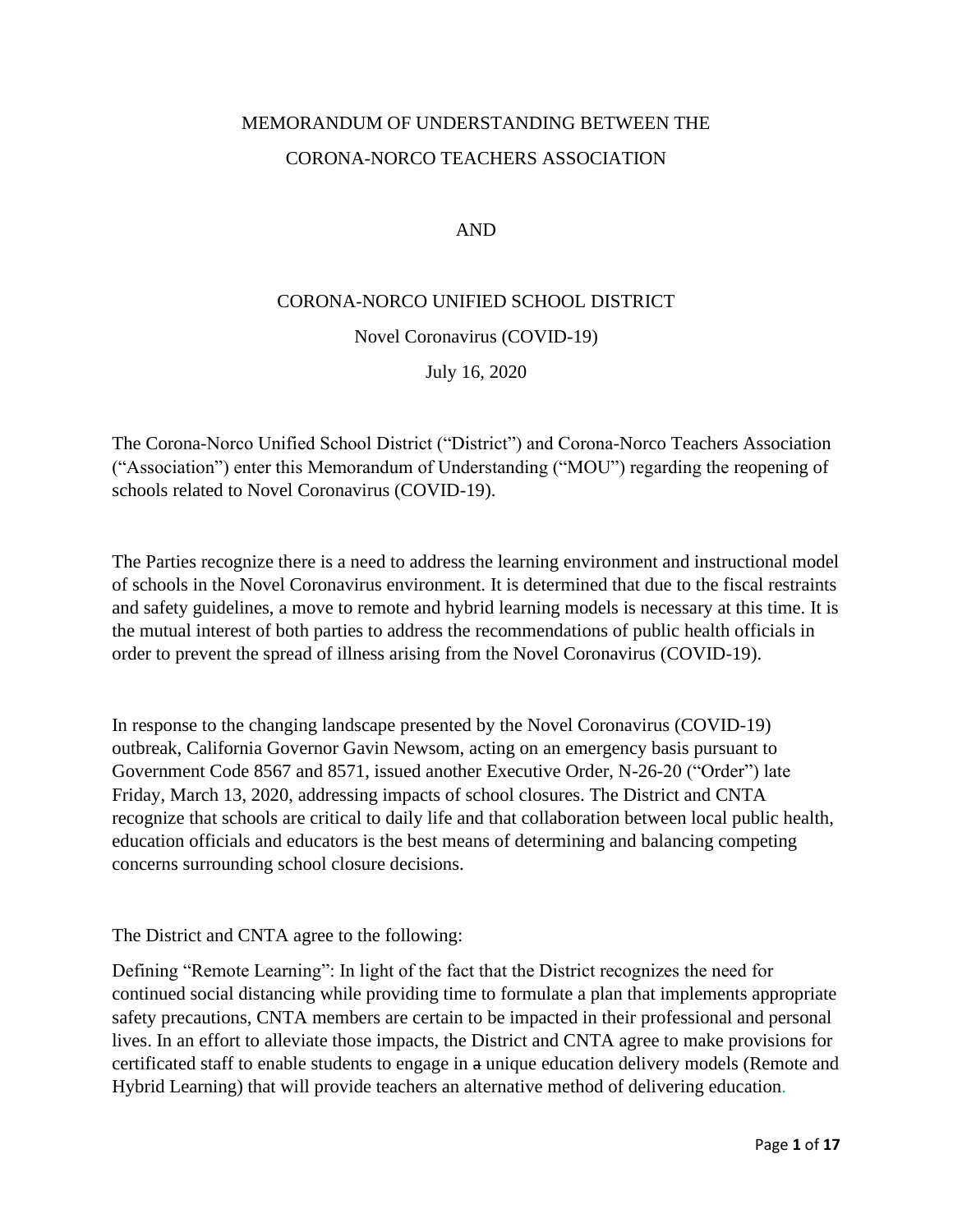## **I. Collective Bargaining**

The Parties agree to meet and negotiate implementation of guidance from the California Department of Education (CDE) as well as the US Department of Education, and any changes to this MOU or the Collective Bargaining Agreement.

### **II. Status of Unit Members**

Unit members shall not suffer a loss of wages, salary, pay or fringe benefits (inclusive of supplemental daily pay), unless by function of California Education Code and/or Labor Law. If extra-curricular pay duties can be and are performed, Certificated bargaining unit members receiving Stipends and Extended Day shall not suffer a loss of pay of these items during remote learning.

#### **III. Year Round**

Year-round teachers will be relieved of the obligation of teaching distance learning as of June 12, 2020. The district will continue providing distance learning opportunities for students through the end of June. Student participation is voluntary and activities will not be graded by teachers.

#### IV. **Timeline**

A, C, D tracks start remote learning on July 6, 2020. B track starts remote learning on August 3, 2020. T track and Secondary start remote learning on August 11, 2020.

Process for changes:

Following the start of each track, unit members will participate in at least 4 weeks of remote learning, with all tracks transitioning to the hybrid model no earlier than September 8, 2020. This time will allow for preparation toward hybrid model return to the classroom.

#### **V. Safety**

Safety Measures that would need to be in place for Phase 2 **a.** PPE

- i. All unit members will be provided the following:
	- 1. 2 reusable face masks
	- 2. Face shield
	- 3. Gloves (upon request)
	- 4. Clear desk barrier (upon written request)
- ii. Upon member request additional PPE to fit their setting/documented high risk status will be provided:
	- 1. Disposable gowns
	- 2. Clear plastic masks (SLP, students/teachers as deemed necessary)
	- 3. N-95 masks (additionally when students cannot wear masks)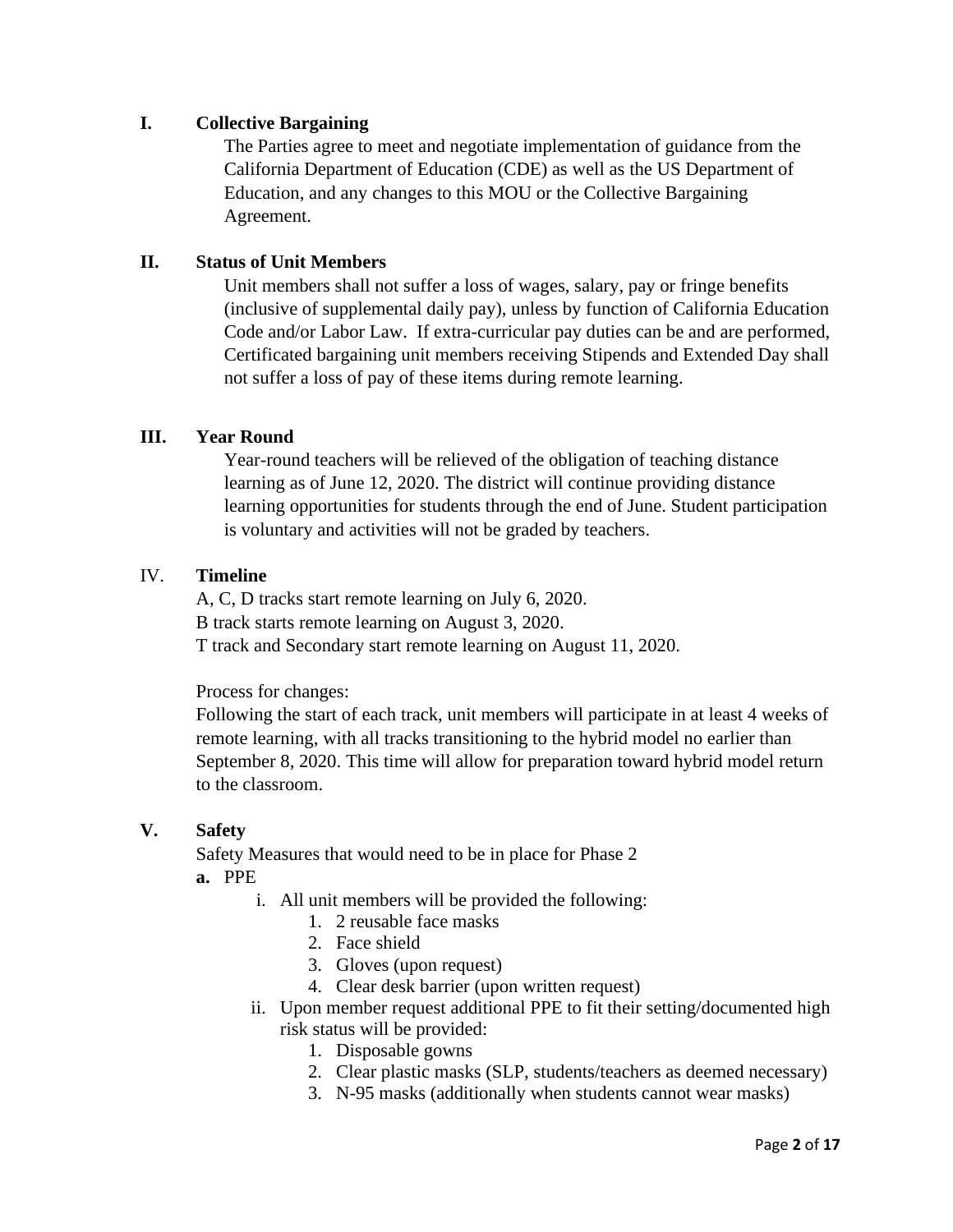- b. District Wide Healthy Behaviors
	- i. Daily health checks required for staff and students
	- ii. Daily mandatory on site temperature checks for students
	- iii. Masks required (K-12) for staff and students per public health guidelines unless they have a CDC approved health conditions (with doctor note)
	- iv. Six (6) ft social distance for every person, including before and after school pick-up
	- v. Adequate handwashing stations in place and working and a handwashing schedule is developed
	- vi. Immediate reporting of COVID positive status to administration and HR
	- vii. Create protocols for students/staff to follow for symptoms of COVID
	- viii. All site visitors must follow health and safety guidelines.
	- ix. Health and safety trainings for staff and students developed
	- x. The district will comply with county suggestions and/or directives that a school site/group of students/classroom be quarantined.
	- xi. Use air-conditioning hospital grade anti-microbial filters and set air supply from outside to maximum extent possible.
- c. Site Based Healthy Behaviors
	- i. One way routes developed for social distance
	- ii. Entrance/exit routes developed for social distance
	- iii. Any meeting that cannot accommodate 6 foot social distance shall be virtual
	- iv. Isolation area developed at every site
	- v. No visitors, unless preapproved.
	- vi. Develop library COVID protocols for book check out
	- vii. Signage and floor markers for social distancing
	- viii. Administrative support for enforcing safety protocols
	- ix. Unit members will not be asked but may volunteer to supervise or participate in in-person gatherings, such as assemblies, dances, field trips, etc.
	- x. 6 ft social distance will occur at recess and lunches
- d. Classroom Healthy Behaviors
	- i. Approved and appropriate cleaning products in every room
	- ii. No sharing of supplies
	- iii. Amplification system for educators will be available by accommodation through the interactive process.

#### **VI. Expectations for Unit Members**

- a. Unit members will be expected to work the same number of hours required of their professional day per Article 10.2 for the 19-20 school year at their current site.
- b. Within the professional day, educators will be expected to provide a minimum of daily instructional minutes to students as required in the chart below. Instructional time shall be based on the time value of assignments as determined by unit members and daily live interactions.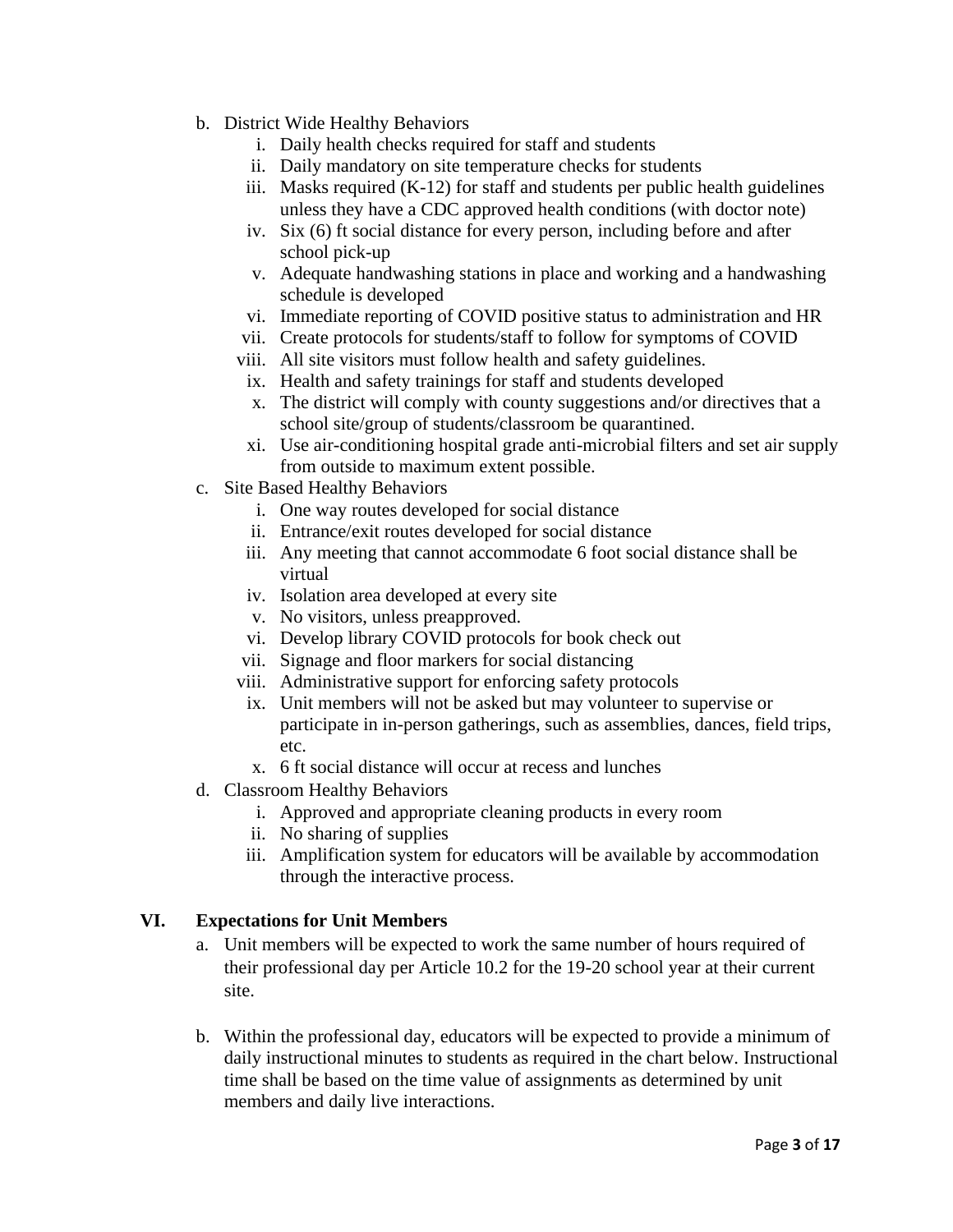| Grade        | <b>Minimum Instructional Minutes = daily live</b>  |            |            |            |
|--------------|----------------------------------------------------|------------|------------|------------|
|              | interaction + independently completed assignments. |            |            |            |
| TK-K         | 180 minutes                                        |            |            |            |
| $1-6$        | 240 minutes                                        |            |            |            |
| $6 - 12$     | 240                                                | 3 period   | 6 period   | 7 period   |
| $*MS/HS*$    | minutes                                            | block: 80  | day: 40    | day: 35    |
|              |                                                    | min/period | min/period | min/period |
| Continuation | 180 minutes *Pollard & Orange Grove*               |            |            |            |

Instructional minutes for students for 20-21 per SB98

#### c. Unit Member responsibilities

- i. Plan appropriate standards-based instruction in accordance with the minimum
- ii. instructional minutes.
- iii. Provide standards-based and/or content appropriate instruction, utilizing google classroom or canvas as the LMS districtwide.
- iv. Respond to parents and students in a timely manner.
- v. Support diverse learners (Inclusive of ELD and IEP accommodation/support).
- vi. Provide students the opportunity to participate in an academic activity daily.
- vii. Build rapport and connections with students.
- viii. Engage in Daily Live Interactions: Unit members with a rostered class, will ensure there is daily live interaction. Daily live interaction with certificated employees and peers can include, but is not limited to: instruction, progress monitoring, maintaining school connectedness, check-ins between teachers and pupils, the use of print materials incorporating assignments that are the subject of written or oral feedback. This interaction may take the form of internet or telephonic communication, or by other means permissible under public health orders.
- ix. Maintain and accurately report attendance/student participation.
- d. Unit Members will regularly monitor work completion and participation to provide feedback to students.
- e. Unit Members will develop and post a syllabus/class expectations with information on accessing virtual curriculum, teacher contact information, and grading policy.
- f. Unit Members will establish and announce office hours.
- g. Unit Members will provide monitoring access (student-level access) for their google classroom and canvas to their site level administration.
- h. Unit Members shall not be required or solicited to physically report to a worksite. Unit Members have the right to request access to work from a classroom/office worksite during regular school hours as the unit member deems necessary.
- i. In the event students resume physical attendance at a time other than the calendared start of the 2020-21 school year, Unit Members will be provided at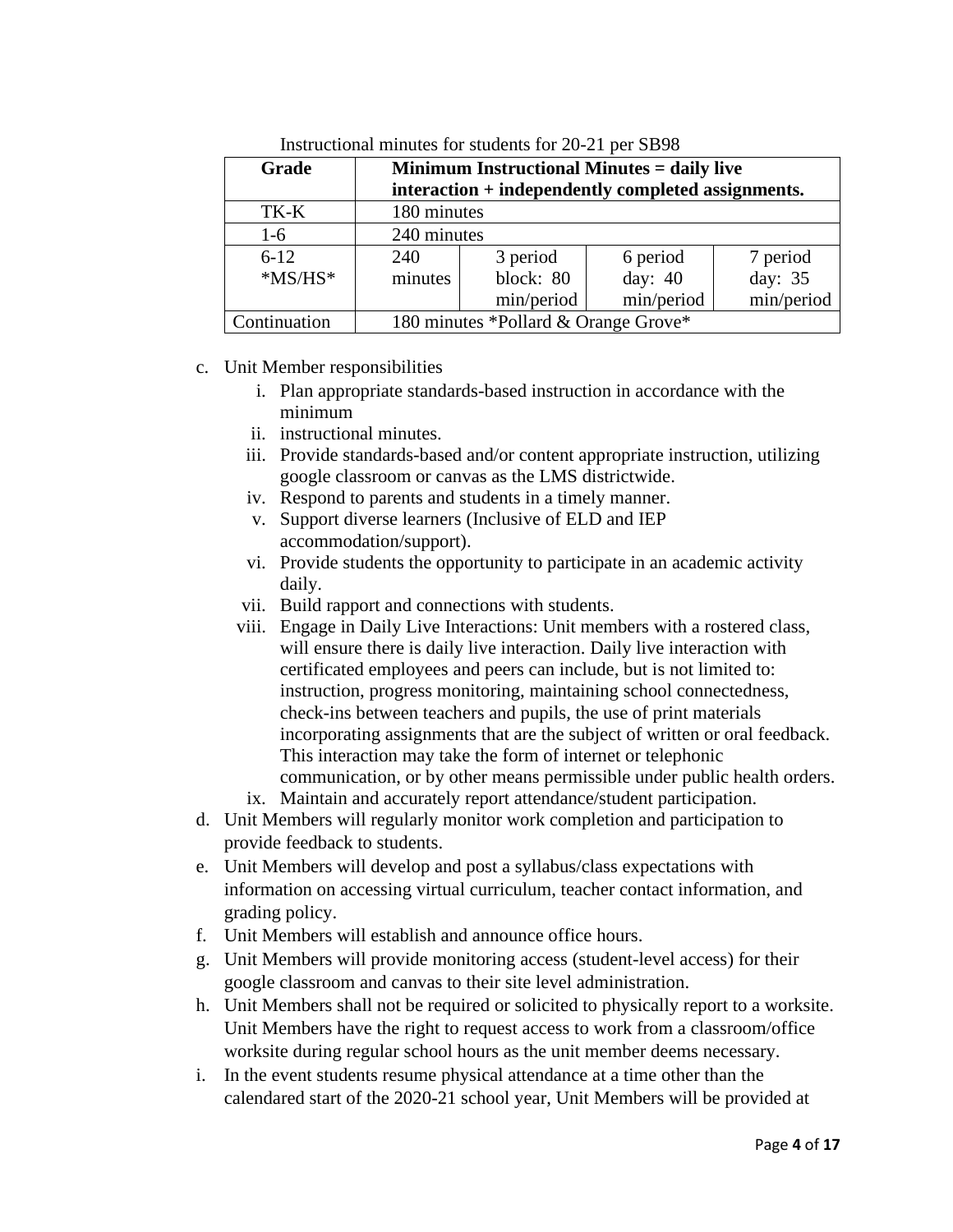least 24 hours of notice and a minimum of one "P-day" prior to attendance by students.

j. Unit Members shall report inappropriate actions by students to their administrator. Unit Members acting within the course and scope of their duties and consistent with all requirements to maintain appropriate adult-student boundaries and interactions shall be held harmless for any inappropriate online behavior by a student or other participant.

# **VII. Attendance/Reporting**

- a. Maintaining and reporting accurate attendance
	- i. In accordance with ADA state requirements under SB 98, on any day that a class is scheduled on the site calendar, teachers shall enter attendance for each student.
	- ii. Attendance shall be taken at the end of the day
	- iii. A student can be determined to be present by when engaged in activities like those listed below:
		- 1. Participation in online instruction
		- 2. Online activities
		- 3. Completion of regular assignments
		- 4. Completion of assessments
		- 5. Contact between unit members and pupils or parents or guardians
- b. Gradebook
	- i. In accordance with ADA state requirements under SB 98, on any day that a class is scheduled on the site calendar, teachers shall enter a minimum of one mark per day in Q's digital gradebook.

# **VIII. Expectations Specific to Instructional Models**

- a. Remote Instructional Model
	- i. As per SB98 for remote learning, instructional minutes shall be calculated based on the time value of assignments comprised of both daily live interaction with peers and independently completed assignments as determined by the teacher of record.
	- ii. In the event the teacher is scheduling synchronous offerings, such interactions will occur during the regularly scheduled time for that class according to the remote learning bell schedule for that site.
- b. Hybrid Instructional Model Continued negotiations on 7-23-20
- c. As per SB98 for hybrid learning, which is a combined day of instruction delivered through both in-person instruction and distance learning, instructional time shall be based on time scheduled under the immediate supervision of an employee, time value of assignments, daily live interaction with peers, and independently completed assignments as determined by the teacher of record.
- d. Traditional In-Person Instructional Model To be negotiated at a later date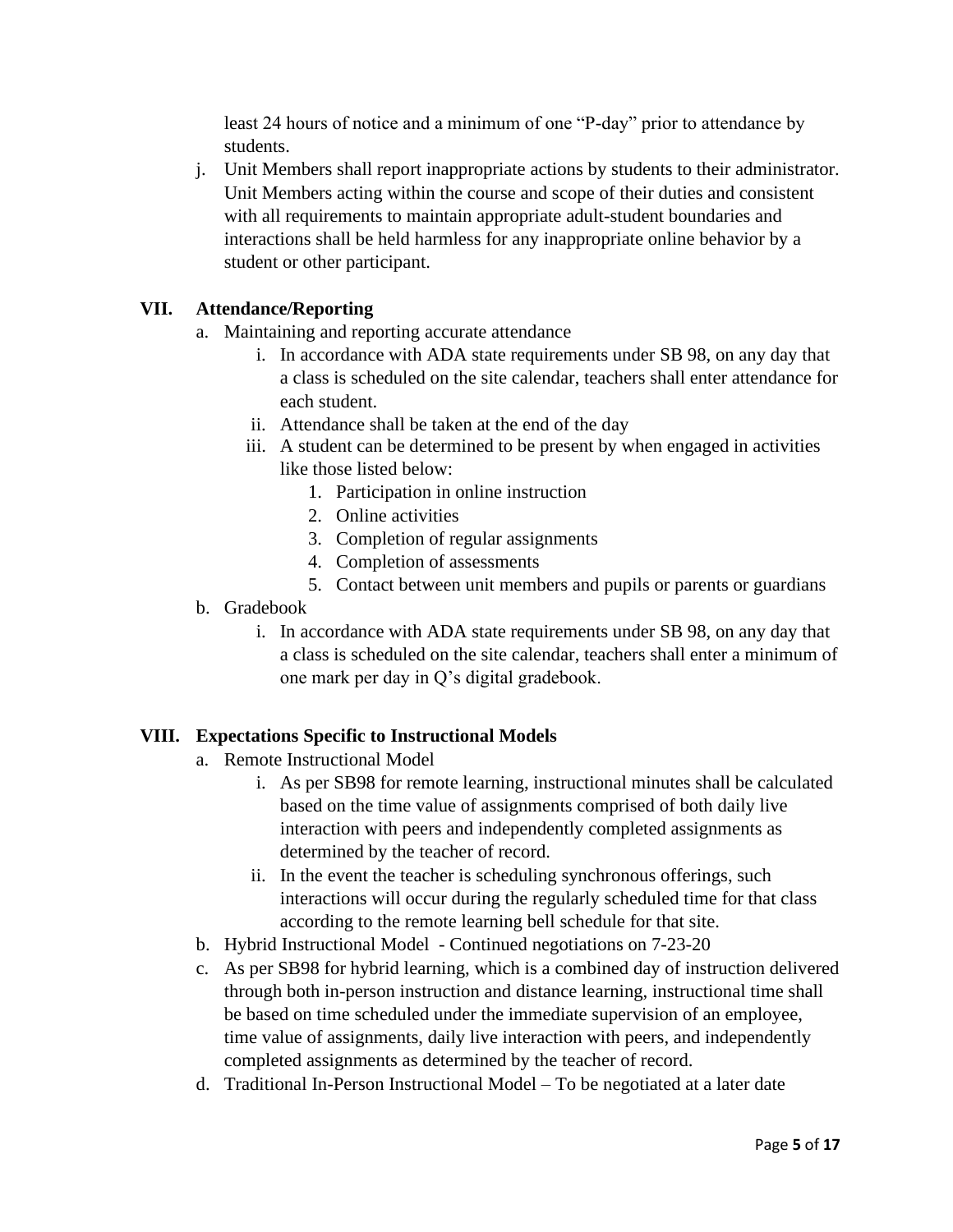## **IX. Remote Bell Schedules – to be negotiated on July 23, 2020**

## **X. Unit Member Administrative Support**

- a. In order to provide access and support for unit members, site administrators shall make themselves available and be responsive to their staff needs in a timely manner (within 24 hours).
- b. Meetings
	- i. Regular practices of IEP meetings and scheduling will resume. Meetings will be held virtually. Unit member attendance will be by phone/audio. Visual attendance is optional.
	- ii. Regular practices of additional meetings (parent, disciplinary, department, SSTs, 504, etc.) and scheduling will resume. Meetings will be held virtually. Unit member attendance will be by phone/audio. Visual attendance is optional.
	- iii. Virtual staff meetings will follow current contract language per Article 10.2.
	- iv. PCT Collaboration between unit members is highly encouraged and arranged informally between teachers.

## **XI. Grading and District Assessments:**

- a. Unit members will use regular grading marks and grading timelines. Unit members will grade assignments as they regularly would in adherence to all board policies.
- b. District assessments will not occur until after September 11, 2020.

## **XII. Support Staff**

# **a. IEP Service Provider Roles & Expectations (SLP, DHH, APE, VI, RSP (nonrostered), & OM)**

- i. IEP Service Providers will set their schedule asynchronously.
- ii. IEP Service Providers will schedule times for delivery of services per the IEP.
	- 1. Service minutes are inclusive of virtual/live instruction, support and related student practice activities as appropriate with a primary focus on synchronous delivery of services/therapy.
- iii. IEP Service Providers will develop and post support information with instructions on accessing virtual support/instruction and service provider contact information.
- iv. IEP Service Providers are expected to engage in work on their established workdays.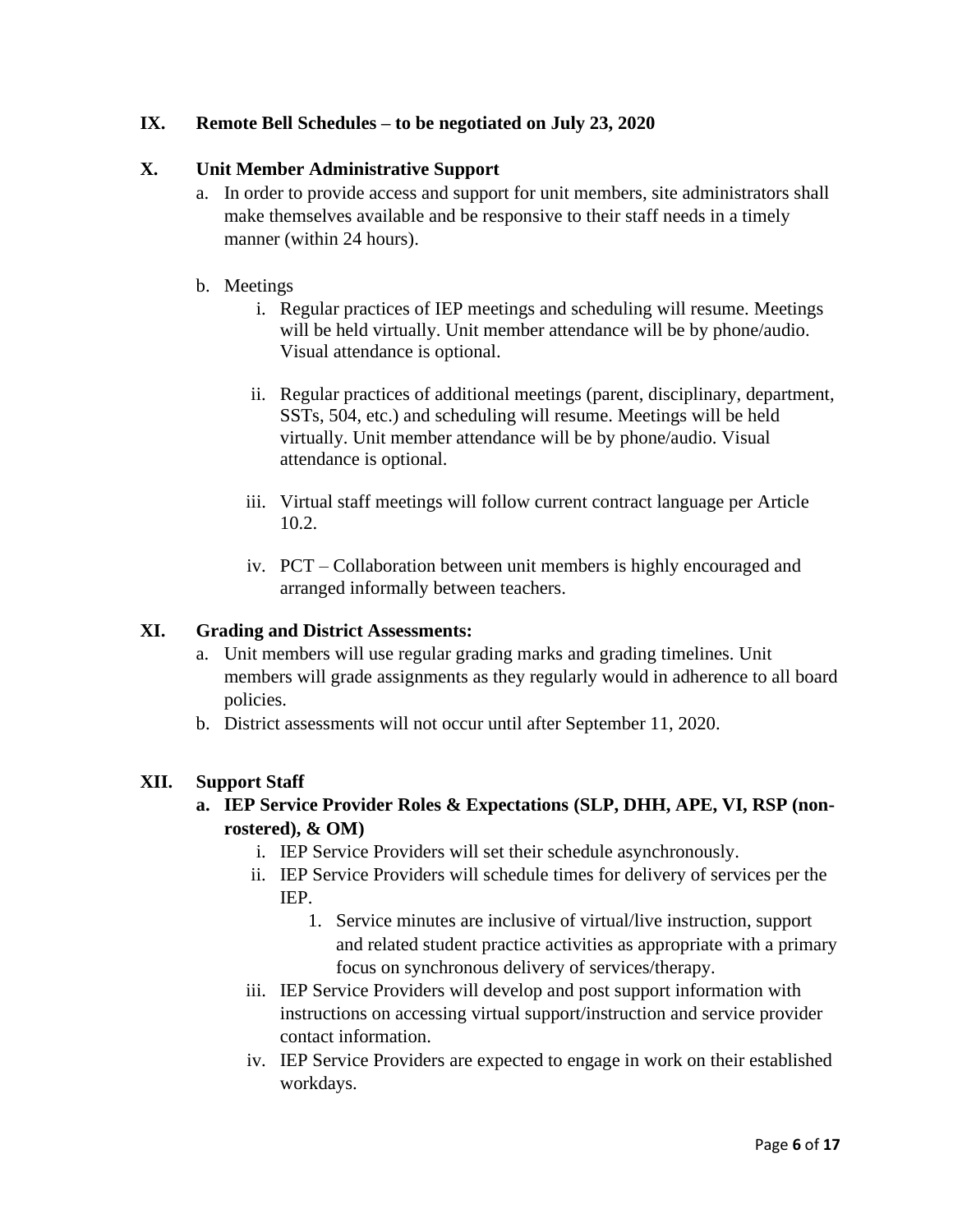- v. IEP Service Providers will regularly monitor work completion and participation to provide feedback to students.
- vi. IEP Service Providers will provide monitoring access (student-level access) for their Google classroom or Canvas to their site level administration.
- vii. IEP Service Providers responsibilities
	- 1. Plan appropriate goal-based instruction/support
	- 2. Respond to parents and students in a timely manner
	- 3. Support diverse learners
	- 4. Provide services to students per the IEP
	- 5. Build rapport and connections with students
	- 6. Provide goal-based resources and activities, utilizing Google Classroom or Canvas as the LMS districtwide.
- viii. Reporting Non-Participation
	- a. Students who are not participating in IEP services will be reported to Site Administration at the end of each week.
	- ix. During Remote Learning, IEP Service Providers shall not be required or solicited to physically report to a worksite. IEP Service Providers have the right to request access to work from a classroom/office worksite during regular school hours as the unit member deems necessary.
	- x. In the event students resume physical attendance at a time other than the calendared start of the 2020-21 school year, IEP Service Providers will be provided at least 24 hours of notice and a minimum of one "P-day" prior to attendance by students.
	- xi. IEP Service Providers shall report inappropriate actions by students to their administrator. IEP Service Providers acting within the course and scope of their duties and consistent with all requirements to maintain appropriate adult-student boundaries and interactions shall be held harmless for any inappropriate online behavior by a student or other participant.
- xii. IEP Service Providers shall develop and report for IEPs, document services/medical billing (as appropriate), assess, track and report Progress on Goals, and collaborate with Educators as appropriate for student support.
- xiii. The Special Education Administrator assigned to each workgroup will assist IEP Service Providers with a need for technological support/troubleshooting delivery of service remotely. Requests for assistance shall be submitted via email.

#### b. **RSP (rostered with classes) Roles & Expectations**

- i. Provide standards and goal-based resources and activities as applicable, utilizing Google Classroom or Canvas as the LMS districtwide.
- ii. RSP (rostered with classes) will establish and announce office hours.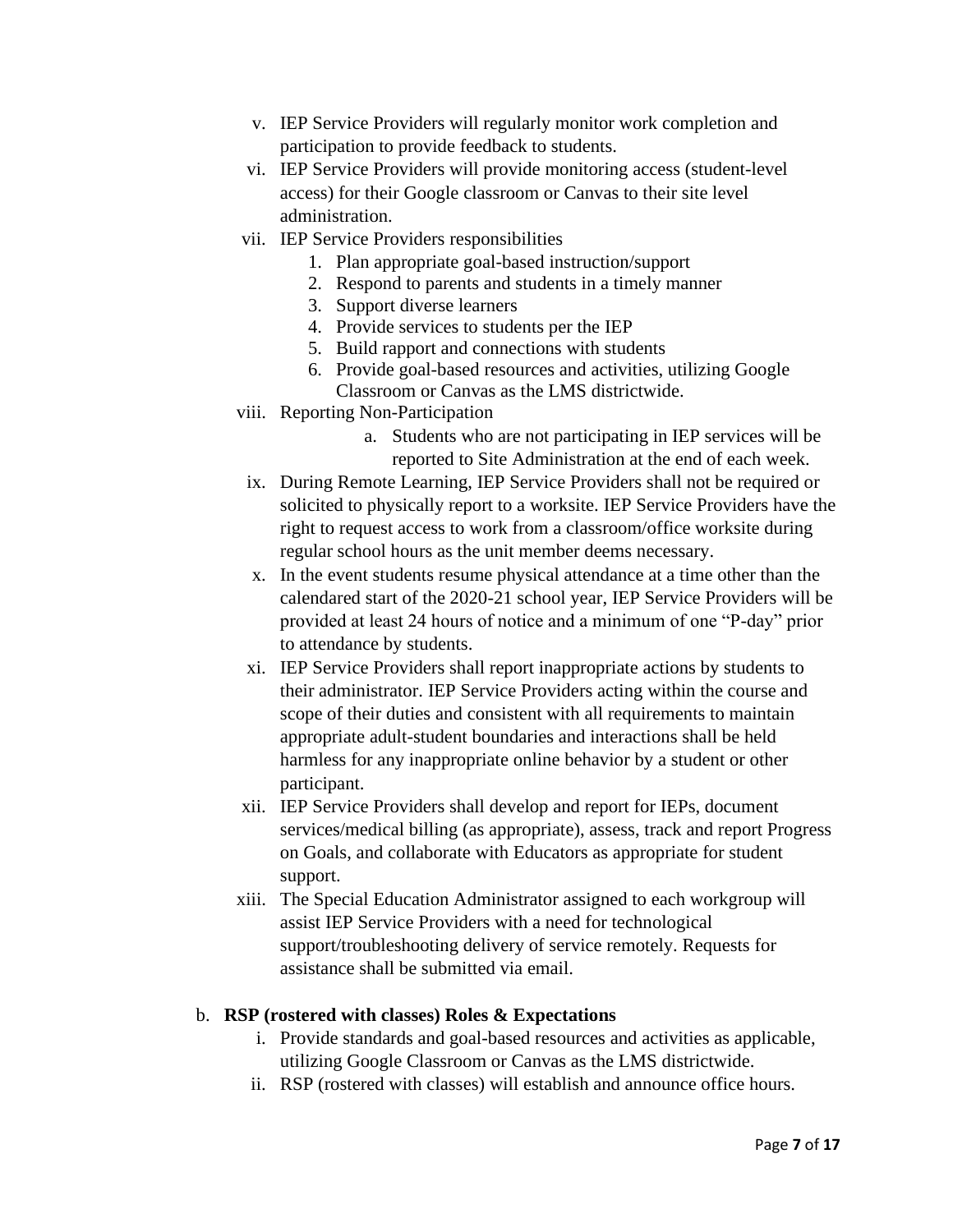- 1. Service minutes are inclusive of virtual/live instruction with the Case Carrier or Special Education classroom teacher, academic support, and related student practice activities as appropriate with a primary focus on synchronous delivery of services/therapy.
- iii. RSP (rostered with classes) responsibilities
	- 1. Plan appropriate standards-based instruction in accordance with the minimum instructional minutes.
	- 2. Provide standards-based and/or content appropriate instruction, utilizing google classroom or canvas as the LMS districtwide.
	- 3. Respond to parents and students in a timely manner.
	- 4. Support diverse learners (Inclusive of ELD and IEP accommodation/support).
	- 5. Provide students the opportunity to participate in an academic activity daily.
	- 6. Build rapport and connections with students.
	- 7. Engage in Daily Live Interactions: Unit members with a rostered class will ensure there is daily live interaction. Daily live interaction with certificated employees and peers can include but not limited to: instruction, progress monitoring, maintaining school connectedness, check-ins between teachers and pupils, the use of print materials incorporating assignments that are the subject of written or oral feedback. This interaction may take the form of internet or telephonic communication, or by other means permissible under public health orders.
	- 8. Maintain and accurately report attendance/student participation.
- iv. RSP (rostered with classes) will regularly monitor work completion and participation to provide feedback to students.
- v. RSP (rostered with classes) will develop and post a syllabus/class expectations with information on accessing virtual curriculum, teacher contact information, and grading policy.
- vi. RSP (rostered with classes) will establish and announce office hours.
- vii. RSP (rostered with classes) will provide monitoring access (student-level access) for their google classroom and canvas to their site level administration.
- viii. RSP (rostered with classes) shall develop and report for IEPs, document services, track and report Progress on Goals, and collaborate with Educators as appropriate for student support.

\*RSP, SDC, SH, PALS, Special Education Preschool & II: It is the mutual intent of CNTA and CNUSD to provide a similar level of support offered to Educators in a Traditional school setting. Unit Members within these classifications shall have access to Para-professional support. Paraprofessional delivery of services shall be considered service minutes.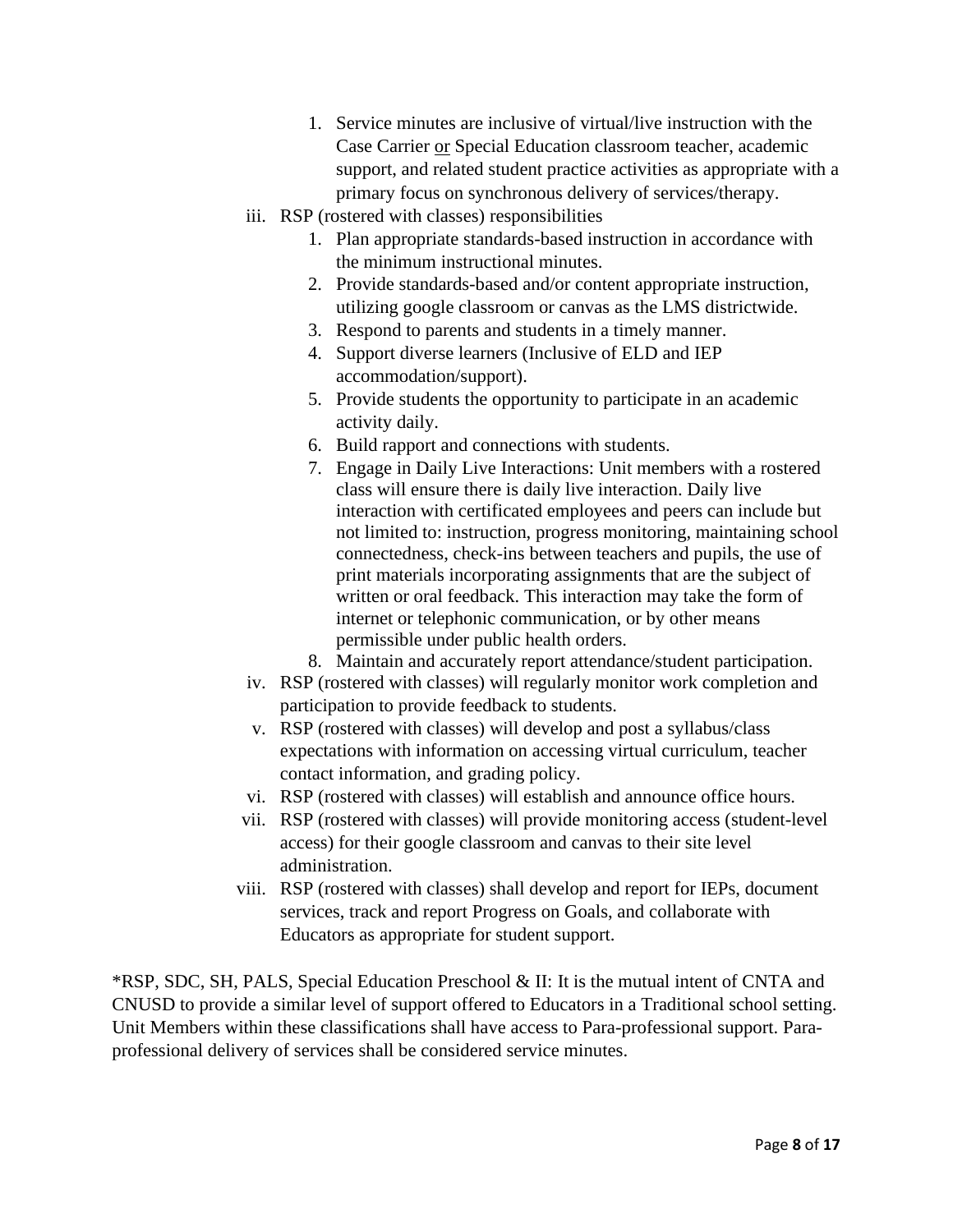## **c. Psychologist Roles & Expectations**

- i. Psychologists will set their schedule asynchronously.
- ii. Psychologists will schedule times for assessment/delivery of services per the IEP.
- iii. Psychologists will establish and announce office hours each week.
- iv. Psychologists will engage in live interaction with student(s)/families/staff daily.
- v. Psychologists will develop and post psychologist contact information and information on accessing virtual support (if available).
- vi. Psychologists are expected to engage in work on their established workdays.
- vii. Psychologist responsibilities
	- 1. Plan appropriate support to staff and families
	- 2. Respond to staff and families in a timely manner
	- 3. Support diverse learners
	- 4. Provide services to students per the IEP (as applicable)
	- 5. Build rapport and connections with students
	- 6. Complete Risk Assessments (suicide ideation, abuse, substance abuse, etc.)
- viii. Reporting Non-Participation
	- 1. Students who are not responding/participating in IEP assessments/services will be reported to Site Administration at the end of each week.
	- ix. During Remote Learning, Psychologists shall not be required or solicited to physically report to a worksite. Psychologists have the right to request access to work from a classroom/office worksite during regular school hours as the unit member deems necessary.
	- x. In the event students resume physical attendance at a time other than the calendared start of the 2020-21 school year, Psychologists will be provided at least 24 hours of notice and a minimum of one "P-day" prior to attendance by students.
	- xi. Psychologists shall report inappropriate actions by students to their administrator. Psychologists acting within the course and scope of their duties and consistent with all requirements to maintain appropriate adultstudent boundaries and interactions shall be held harmless for any inappropriate online behavior by a student or other participant.
- xii. Psychologists shall develop and write report for IEPs, document services/Medi-Cal billing (as appropriate), track and report Progress on Goals if providing services, cumulative file review, provide behavior consultations, assessment planning, and collaborate with Teachers as appropriate for student support.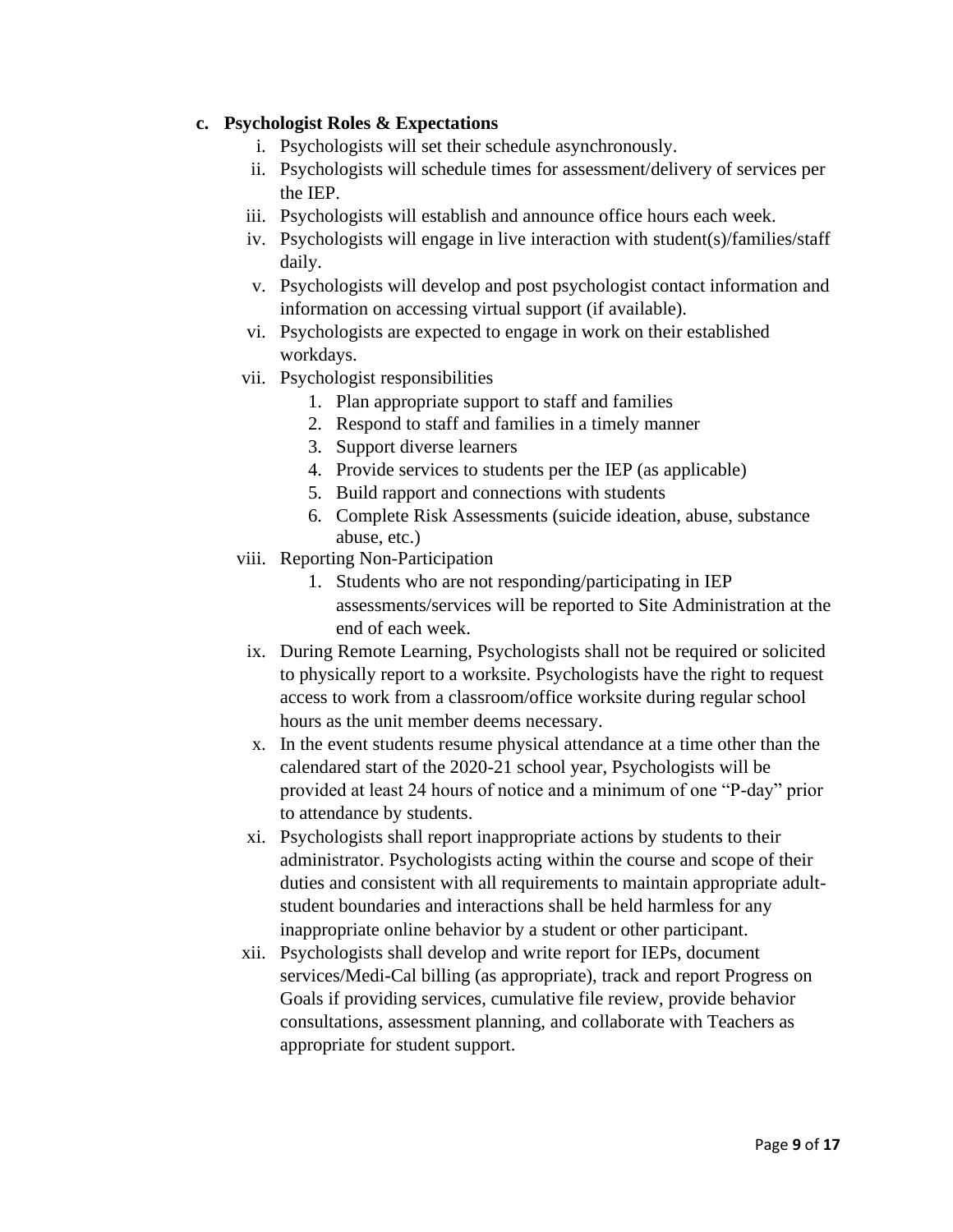## d. **Counselor Roles & Expectations**

- i. Counselors will set their schedule asynchronously.
- ii. Counselors will schedule times for delivery of student support as needed.
- iii. Counselors will establish and announce office hours each week.
- iv. Counselors will engage in live interaction with student(s) daily.
- v. Counselors will develop and post Counselor contact information and information on accessing virtual support (if available).
- vi. Counselors are expected to engage in work on their established workdays
- vii. Counselors will provide monitoring access (student-level access) for their google classroom to their site level administration
- viii. Counselors responsibilities
	- 1. Respond to parents and students in a timely manner
	- 2. Offer mental health support/referrals to students and families as needed
	- 3. Support diverse learners
	- 4. Build rapport and connections with students
	- 5. Provide social-emotional and follow-up support to students referred to them for non-attendance/otherwise identified as potentially "at-risk", as regularly provided in the traditional school setting.
	- 6. Complete Risk Assessments (suicide ideation, abuse, substance abuse, etc.)
	- 7. Provide interventions, utilizing Google Classroom or Canvas as the LMS districtwide as appropriate.
	- 8. Provide counseling and/or teaching social-emotional skills through virtual platforms of the counselor's choice such as Zoom, Google Meets, etc. as appropriate.
	- 9. Provide resources and support to Educators implementing social/community building systems as appropriate.
	- 10. Caseload management, academic guidance, and scheduling.
	- 11. Complete Medi-Cal Billing as appropriate.
	- 12. Support virtual IEP, SST, 504 processes (to the degree previously required prior to school closure).
	- ix. During Remote Learning, Counselors shall not be required or solicited to physically report to a worksite. Counselors have the right to request access to work from a classroom/office worksite during regular school hours as the unit member deems necessary.
	- x. In the event students resume physical attendance at a time other than the calendared start of the 2020-21 school year, Counselors will be provided at least 24 hours of notice and a minimum of one "P-day" prior to attendance by students.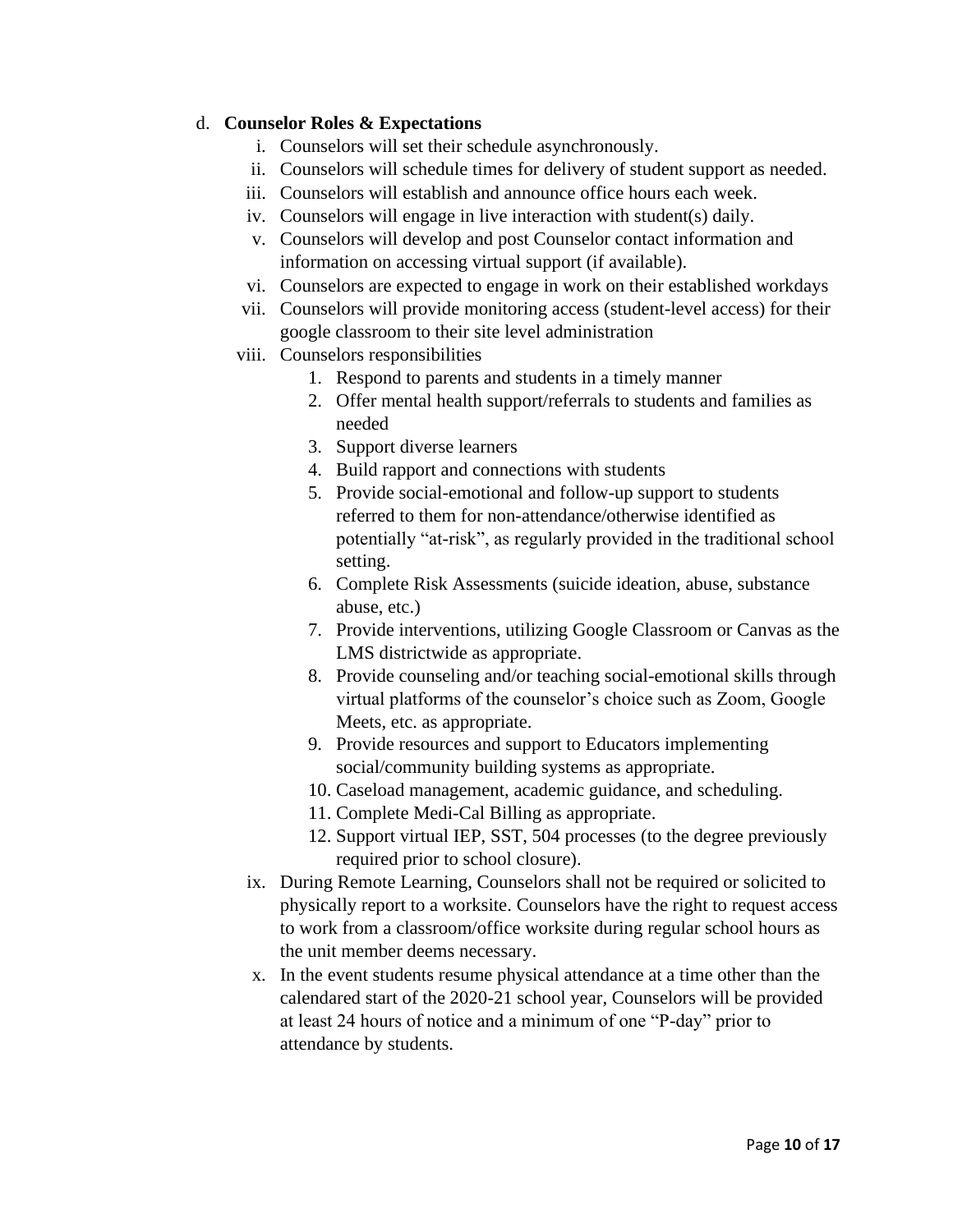xi. Counselors shall report inappropriate actions by students to their administrator. Counselors acting within the course and scope of their duties and consistent with all requirements to maintain appropriate adultstudent boundaries and interactions shall be held harmless for any inappropriate online behavior by a student or other participant.

### **e. Nurse Roles & Expectations**

- i. Nurses will set their schedule asynchronously.
- ii. Nurses will schedule times for delivery of student support as needed.
- iii. Nurses will establish and announce office hours each week.
- iv. Nurses will engage in live interaction with student(s)/families daily.
- v. Nurses will develop and provide contact information and instructions on accessing virtual support (as needed).
- vi. Nurses are expected to engage in work on their established workdays.
- vii. Nurses responsibilities
	- 1. Respond to staff, parents, and students in a timely manner
	- 2. Offer health support/referrals to students and families as needed
	- 3. Support diverse learners
	- 4. Build rapport and connections with students
	- 5. Complete Risk Assessments (suicide ideation, abuse, substance abuse, etc.)
	- 6. Provide consultations to students and families through virtual platforms of the Nurse's choice such as Zoom, Google Meets, etc. as appropriate.
	- 7. Provide resources and support the development and implementation of Health Action Plans as needed.
	- 8. Caseload management and Medi-Cal Billing as appropriate.
	- 9. Complete Health assessments (as practicable), write IEP reports and attend virtual IEPs.
- viii. During Remote Learning, Nurses shall not be required or solicited to physically report to a worksite. Nurses have the right to request access to work from a classroom/office worksite during regular school hours as the Nurse deems necessary.
	- ix. In the event students resume physical attendance at a time other than the calendared start of the 2020-21 school year, Nurses will be provided at least 24 hours of notice and a minimum of one "P-day" prior to attendance by students.
	- x. Nurses shall report inappropriate actions by students to their administrator. Nurses acting within the course and scope of their duties and consistent with all requirements to maintain appropriate adult-student boundaries and interactions shall be held harmless for any inappropriate online behavior by a student or other participant.
	- xi. Any additional duties related to COVID will be bargained.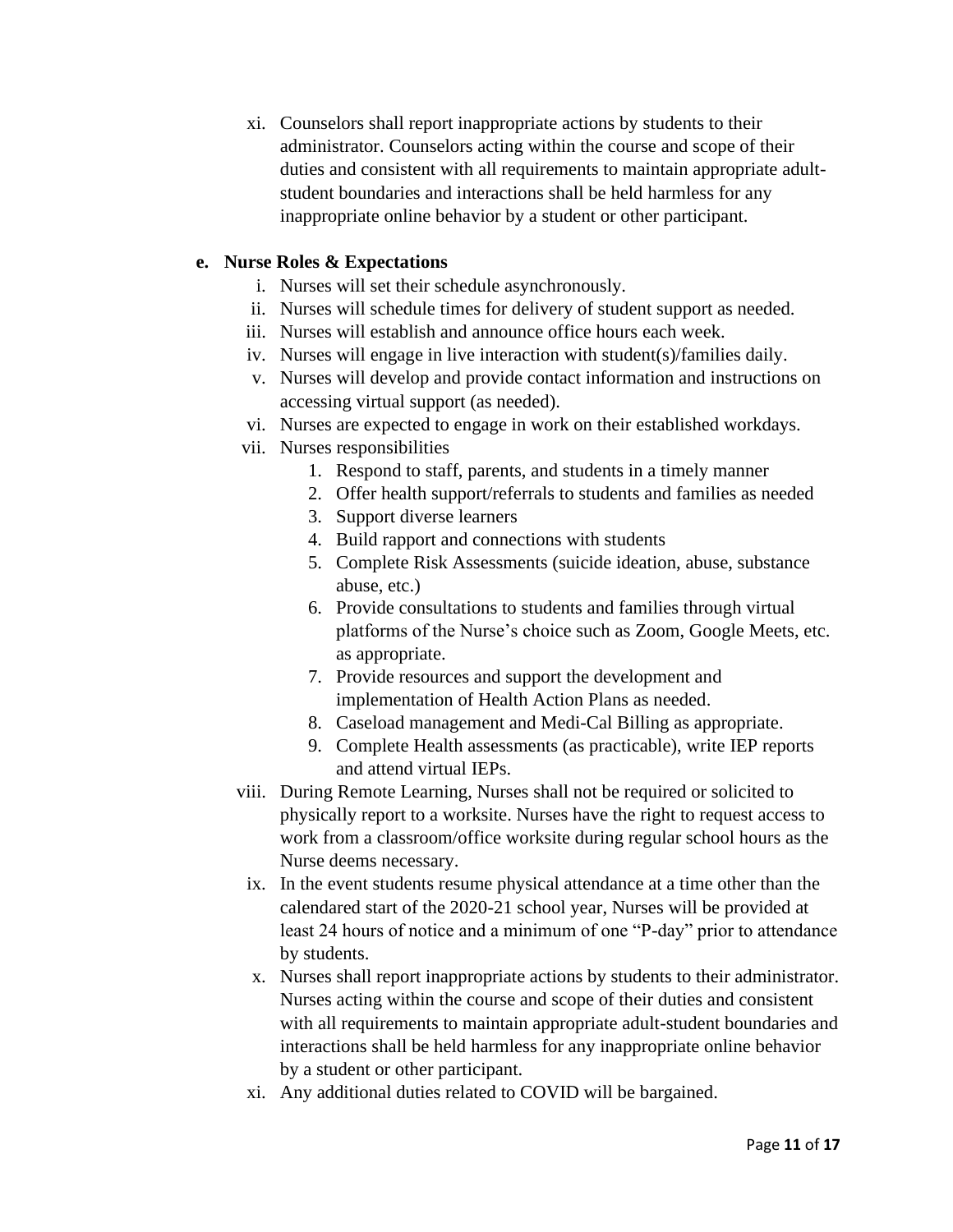## **f. Program Specialist Roles & Expectations**

- i. Program Specialists will set their schedule asynchronously.
- ii. Program Specialists will schedule times for virtual IEPs.
- iii. Program Specialists will establish and announce office hours each week.
- iv. Program Specialists will engage in live interaction with families/staff daily.
- v. Program Specialists will provide Educators with contact information and information on accessing virtual support (if available).
- vi. Program Specialists are expected to engage in work on their established workdays.
- vii. Program Specialist responsibilities:
	- 1. Assist Educators with completion of compliant IEPs
	- 2. Provide appropriate support to staff and families
	- 3. Respond to staff and families in a timely manner
	- 4. Support diverse learners
	- 5. Liaise between school site staff and families
	- 6. Communicate with non-public agencies regarding students as required
	- 7. Facilitate staffing
	- 8. Attend high profile IEPs as a participant for Special Education Compliance as necessary
- viii. Program Specialists shall not be required or solicited to physically report to a worksite. Program Specialists have the right to request access to work from a classroom/office worksite during regular office hours as the Program Specialist deems necessary.
- ix. In the event students resume physical attendance at a time other than the calendared start of the 2020-21 school year, Program Specialists will be provided at least 24 hours of notice and a minimum of one "P-day" prior to attendance by students.
- x. Program Specialists shall report inappropriate actions by non-CNUSD personnel to their administrator. Program Specialists acting within the course and scope of their duties and consistent with all requirements to maintain appropriate boundaries and interactions shall be held harmless for any inappropriate online behavior by a student or other participant.
- xi. CNUSD and CNTA agree to continue to evaluate Program Specialist workload with the understanding that adjustments will need to be made to minimize the impact of additional duties that may arise through State and Federal mandates.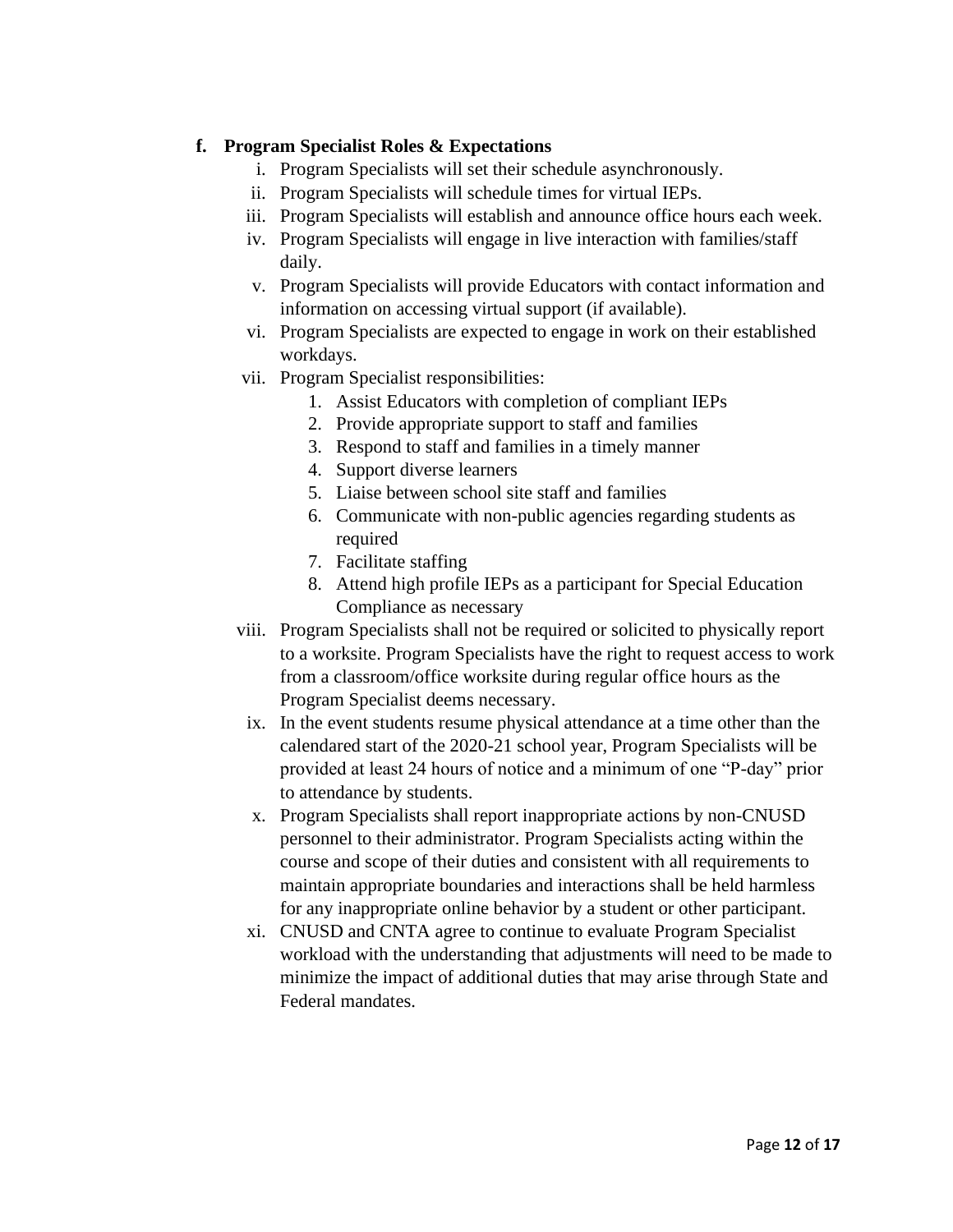## XIII. **Work Groups**

**\*\* SH/SDC, NSH/SDC, PALS, II, Adult Transition, and Special Education Preschool**: The parties agree that prior to August 15, 2020, a work group consisting of CNTA and CNUSD appointees from High Contact Special Education programs shall mutually develop instructional practices to best support their students during remote learning and safety precautions moving into a hybrid instructional model.

**\*\* Certificated Support Services Members (Psychologists, Counselors, Nurses, APE, SLPs, Program Specialists, DHH):** The parties agree that prior to Aug. 3, 2020, a work group consisting of CNTA and CNUSD appointees shall mutually develop the process for student IEP assessments during remote learning.

## **XIV. Technology for Delivery of Instruction/Support**

The District shall provide, to the extent practicable, reasonable requests for tools and resources to enable Unit Members to complete the essential duties of their job. Unit Members shall submit their requests for resources to their Site Administration. Unit Members shall be held harmless in the event technology is not provided/operational. Any issues with technology shall be reported to site administration and IT Tech Support (951.736.5190 or [help@cnusd.k12.ca.us\)](mailto:help@cnusd.k12.ca.us). Devices and device support will be available to Certificated Staff via drop off, drive up or other delivery options as needed.

## XV. **Training**

All Unit Members will be offered voluntary Professional Development/Training with a focus on the use of technology for remote learning. Unit Members may request additional training for the use of technology for the purposes of remote learning. Trainings offered for the 2020-2021 school year will be voluntary and offerings shall be accessed remotely from Unit Member's homes. Any Professional Development/Training offered during non-duty/off-track time, shall be compensated at the hourly curriculum rate. Other Professional Development/Training options will be negotiated in the future.

## XVI. **District Funding**

To the extent required by law, the District shall submit a "J-13A waiver material decrease request", and/or any other waiver for which the District may be eligible, to California Dept of Ed in order to mitigate the loss of Average Daily Attendance (ADA) funding.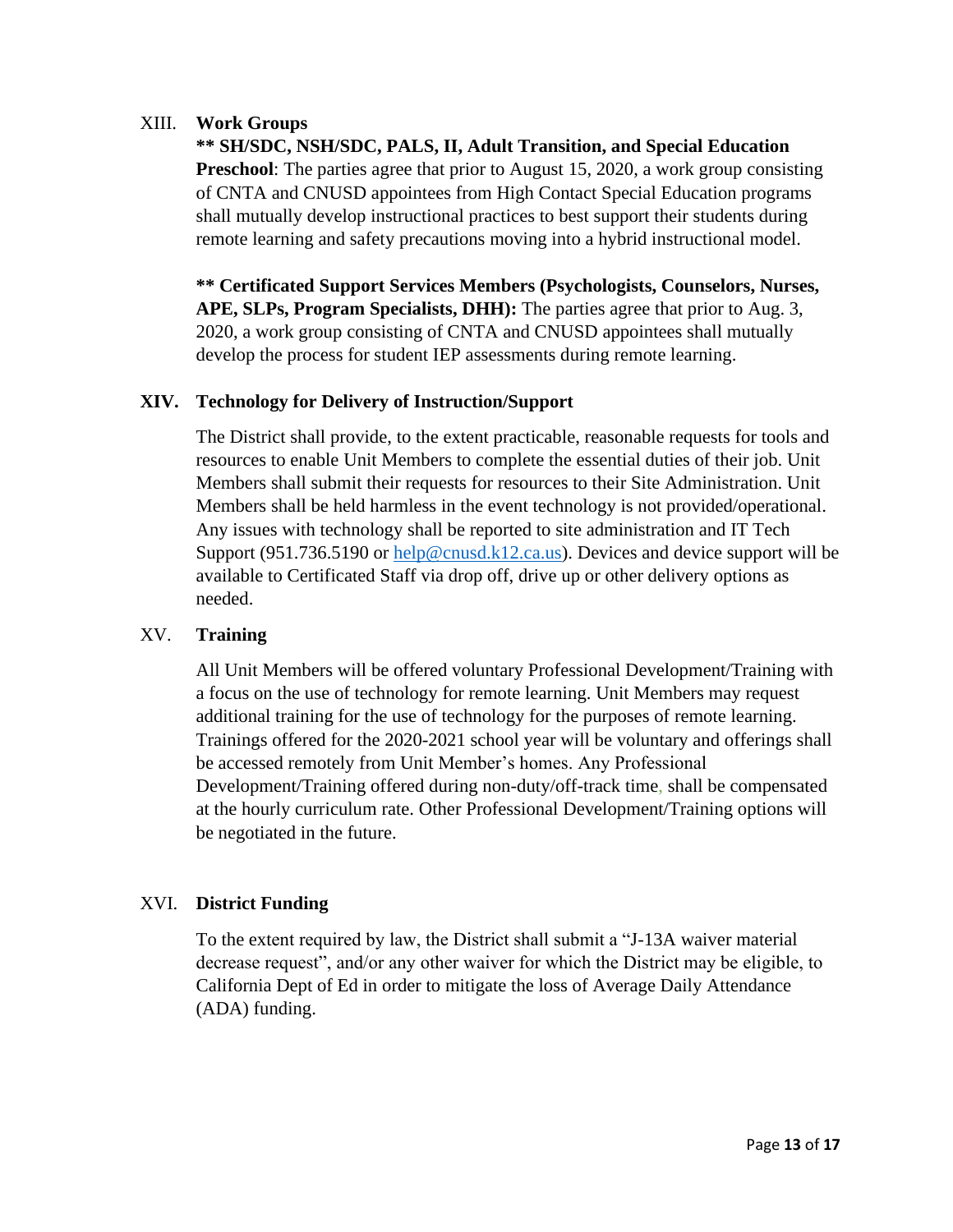#### XVII. **Employee Leaves**

The Parties agree that if a Unit Member is unavailable or unable to perform assigned work for personal or medical reasons, the bargaining Unit Member shall follow Article 13 of the Collective Bargaining Agreement and Federal and State guidelines for additional paid leave. Teachers will utilize Aesop to report an absence on days when they will not be providing instruction. Accrued fully-paid sick leave entitlement shall be reduced on a pro-rated basis in increments of one hour (1/7 day) per the hours reported as unavailable. Any unit member absent from duty under quarantine or due to illness arising out of the Coronavirus Pandemic shall notify the District when they have tested positive for COVID-19, shall follow the CDC, State and County guidelines for care, and shall be paid their regular salary in full for the period of absence per Article 13.6 of the Collective Bargaining Agreement. If a member is symptomatic or has been exposed during the course of their employment and in the process of being tested for COVID, the member will be tested and Article 13.6 will apply until they are cleared to return to work.

### **XVIII.Class Size/Caseload**

CNUSD will be consistent with current class-size/caseload caps, as bargained in the 2019-20 Collective Bargaining Agreement

### **XIX. Evaluations**

- a. Formal observations will not occur until after September 18, 2020.
- b. Informal observations will be scheduled at least 24 hours in advance.
- c. 35th day evaluation opening and goal settings timelines and form will be
	- i. submitted via email. Optional virtual meetings can be set up by mutual agreement.

## **XX. Unit Member Virtual School Opportunities**

#### **a. Employment**

- i. Priority consideration for virtual position hiring will be given to Unit Members who are high risk or have a high-risk immediate member of their family living within their household, according to CDC guidelines.
- ii. At the end of the 2020-2021 school year, students in the virtual learning program will return to the school they were assigned to on July 1, 2020.
- iii. At the end of the 2020-2021 school year, Unit Members voluntarily or involuntarily assigned to the virtual school will be considered returned to their previous position/grade/level/track/content/site they were assigned to prior to beginning 2020-2021 virtual staffing for the purposes of staffing decisions for the 2021-2022 school year.
- iv. At the end of the 2020-2021 school year, Unit Members voluntarily or involuntarily reassigned or displaced due to the virtual school staffing will be considered returned to their previous

position/grade/level/track/content/site they were assigned to prior to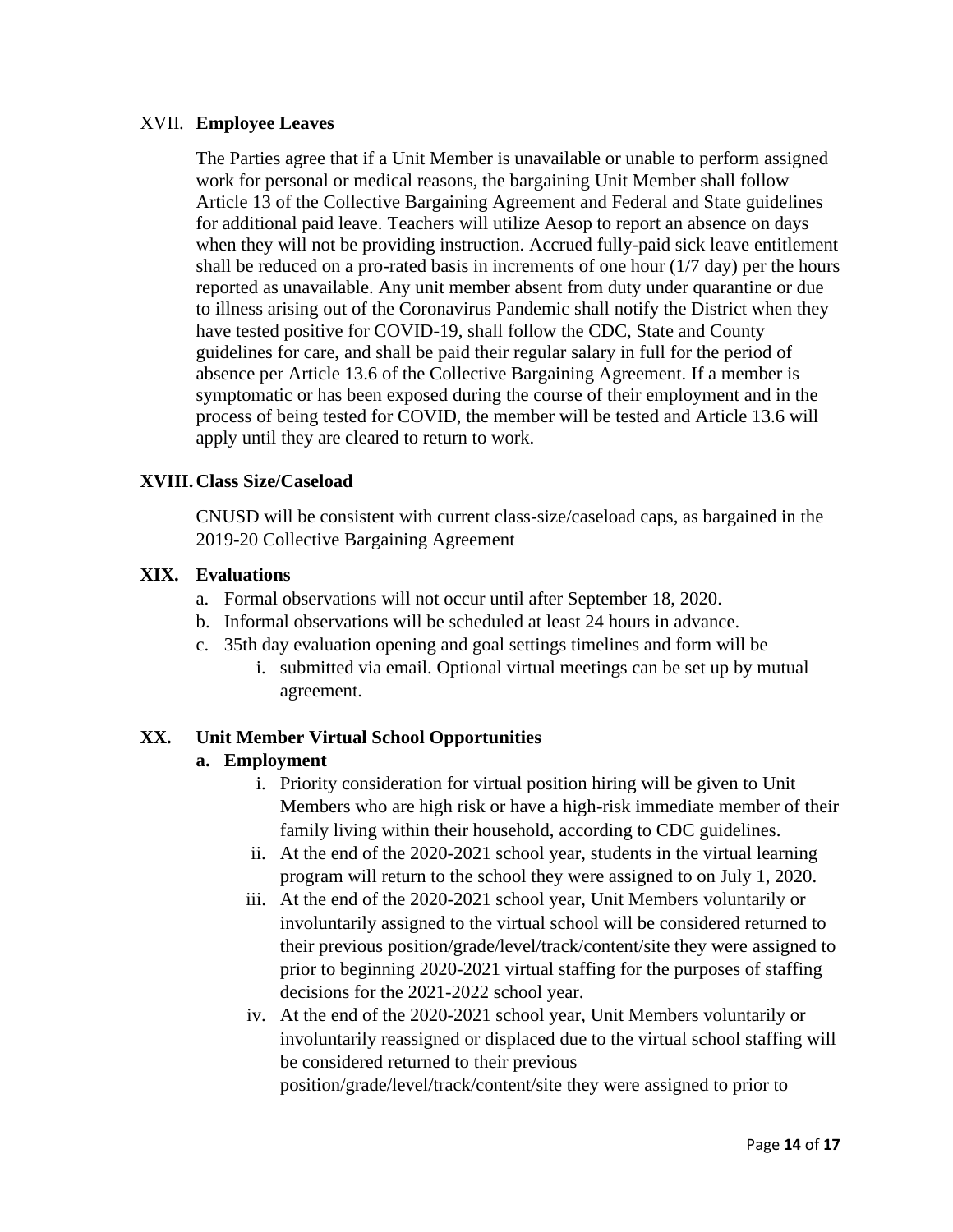beginning 2020-2021 virtual staffing for the purposes of staffing decisions for the 2021-2022 school year.

v. The district will select existing probationary/permanent members for virtual school vacancies. In the event an existing probationary/permanent member does not apply or accept a virtual position vacancy, it may be flown for outside hire.

# **b. Working Conditions**

- i. Unit Members working in the virtual learning program will utilize Edgenuity/Odysseyware for instruction. Unit members may supplement with additional materials as needed.
- ii. All other provisions of this agreement apply to Unit members assigned to the virtual learning program.
- iii. Expectations for reporting to a worksite will be aligned to the expectations for all other Unit Members based on the instructional model in place in the district. In an effort to best support virtual learning, Unit Members assigned to the virtual learning program will be assigned to a district site and provided an isolated workspace (no students/limited staff interactions). It is the intent of both parties to minimize Unit Member movement and provide opportunities to remain at their current site to the extent possible. If this is not possible, a comparable location will be provided that is geographically similar.
- iv. Teachers assigned to the virtual setting will be supervised by the worksite principal and virtual administrator.

## **c. Elementary Staffing Decisions**

i. Staffing will be consistent with current class size/case load caps as bargained in the 2019-2020 collective bargaining agreement.

# **d. Secondary Staffing Decisions**

- i. The intent is to maximize full time positions at the virtual school.
- ii. Staffing will be consistent with current class size/case load caps as bargained in the 2019-2020 collective bargaining agreement.
- iii. If 5 sections exist, a full-time position will be established
- iv. If less than 4 sections exist, the sections may be offered by section (sold preps). If exactly 4 sections exist, the district and the association will consult.
- v. No Unit Member shall be offered more than one sold prep until all other appropriately credentialed Unit Members have been offered an additional section (sold prep).

## **e. Training**

i. Any class that is not supported by the Odysseyware/Edgenuity will be given the option of release days or paid planning time.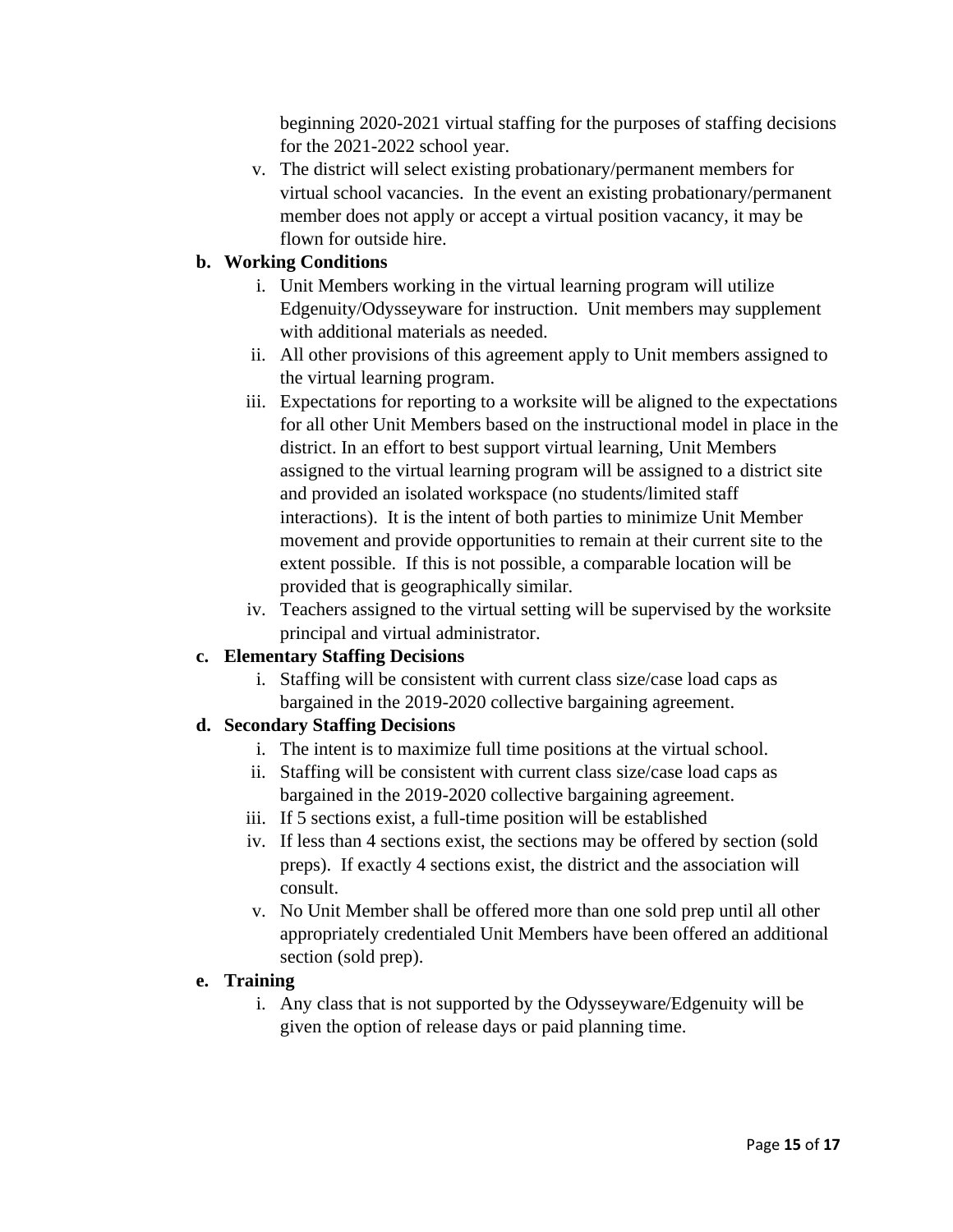# **f. Support Services**

- i. Staff support services with equitable percentages across sites.
- ii. The intent is to provide focused FTE positions for virtual support services and limit split positions to the greatest extent possible.
- iii. The intent is to staff the virtual school according to current practice
- iv. Factors to be considered are enrollment, students on IEPs, EL status, Title 1 status, low SES status.
- v. As soon as enrollment is established, the staffing will be determined, shared with the Association, and posted for transfer.
- vi. Caseloads will be comparable to brick and mortar sites.
- vii. IEPs and services will be provided virtually.

# XXI. **Communications to Members**

CNUSD will make every effort to inform/update Non-Management Certificated Staff regarding new information, prior to sending such information out to Parents, Students, the Community at-large, or publishing for public access.

## XXII. **Agreement to Meet and Negotiate**

- a. The parties agree to meet digitally within ten (10) calendar days, unless otherwise mutually agreed upon, to negotiate any guidance from the California Department of Education, the Federal Department of Education, and/or any Federal, State, or County directives that impact matters within the scope of representation.
- b. In the event the State of California alters requirements for schools in response to COVID-19, the parties agree within ten (10) calendar days, unless otherwise mutually agreed upon, to negotiate the impacts. All components of the current Collective Bargaining Agreement between CNTA and Corona-Norco Unified School District not addressed by the terms of this agreement shall remain in full effect. This agreement is non-precedent setting.
- c. The parties understand the coronavirus (COVID-19) pandemic situation is very fluid and mutually agree to review the provisions of the MOU, as necessary.
- d. This MOU addresses the negotiable effects of the coronavirus (COVID-19). The District and/or Association reserve the right to negotiate any additional impacts and/or additional school effects in the 2020-2021 school year.

## XXIII. **Terms of Agreement**

The Terms of this agreement shall sunset December 31, 2020, unless both parties mutually agree upon an extension.

The CNUSD School Board will determine any future transition between instructional models at a formal public meeting by majority vote. If the Board makes a decision to transition students from remote learning to hybrid or any in-person learning, the parties agree to negotiate this agreement within ten (10) calendar days, unless otherwise mutually agreed upon, with three (3) weeks between decision and implementation.